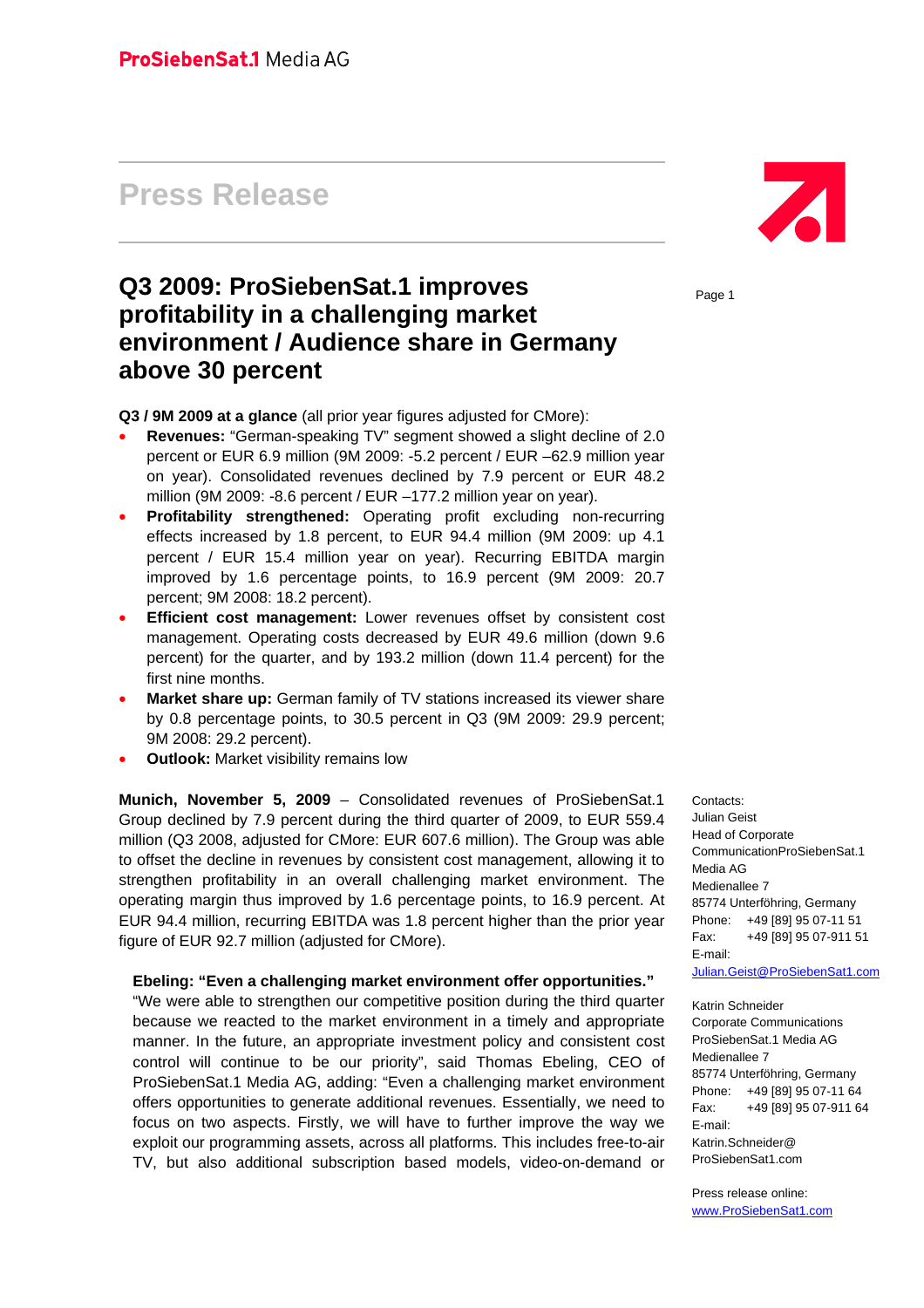

mobile services. The refinancing of programs through distribution and usage- $S_{\text{eite 2 von }6}$ based fees will play an increasingly important part. Secondly, we will have to adequately market advertising slots that we have not capitalised to date. We have made a good start with ten projects where we already allocate media volume in exchange for a share of revenues. But we also have to develop stronger growth drivers in the classic Diversification segment in order to reduce our dependency on the cyclical fluctuations of the advertising market. One positive example from the last months is the successful expansion of our music business."

## **Weakness in TV advertising impacts on consolidated revenues – prior year figures strongly influenced by deconsolidation of CMore**

During the third quarter of 2009, the impact of the global economic crisis continued to influence advertisers' willingness to spend in all our markets we operate in, albeit to a varying degree. While external revenues of the advertising-financed Free TV in German-speaking Europe segment – the most important revenue region - were down by only 2.0 percent (EUR 6.9 million), revenues in the Free TV International segment declined by 14.4 percent (EUR 25.2 million). Besides lower TV advertising revenues in Europe – reflecting the difficult macroeconomic environment – the ProSiebenSat.1 Group's consolidated revenues were influenced by the sale of CMore in particular. Adjusted for the effects of the CMore deconsolidation (revenue contribution in Q3 2008: EUR 38.9 million), Group revenues for the third quarter of 2009 were down by 7.9 percent (EUR 48.2 million).

#### **Significant cost reductions**

Already in the fourth quarter of 2008, the ProSiebenSat.1 Group had launched an extensive package of Group-wide cost management measures to counter the anticipated revenue decline resulting from the economic downturn. Due to additional measures initiated during the current financial year, the Group already exceeded its original efficiency goal of 100 million Euros. For the year 2009, the ProSiebenSat.1 Group plans the reduction of operating costs totalling approx. EUR 200 million.

In the third quarter 2009, operating costs fell by 9.6 percent or EUR 49.6 million year on year, to EUR 469.2 million. For the first nine months of 2009 they decreased by 11.4 percent or EUR 193.2 million (adjusted for CMore).

Key drivers of the decline in operating costs were cost reductions and efficiency enhancements through improved processes and organization. The Group optimized operating costs across all areas during the third quarter of 2009, while maintaining programming quality. Cost of sales, the ProSiebenSat.1 Group's largest single cost item, declined by 8.2 percent (EUR 31.4 million) year on year during the third quarter of 2009, to EUR 350.1 million. This figure includes consumption of programming assets in the amount of EUR 238.3 million, up 2.1 percent (EUR 5.0 million). Over recent months, the Group implemented more efficient structures, particularly in Germany, as SAT.1 and a significant part of the Berlin operations moved to Munich. Sharing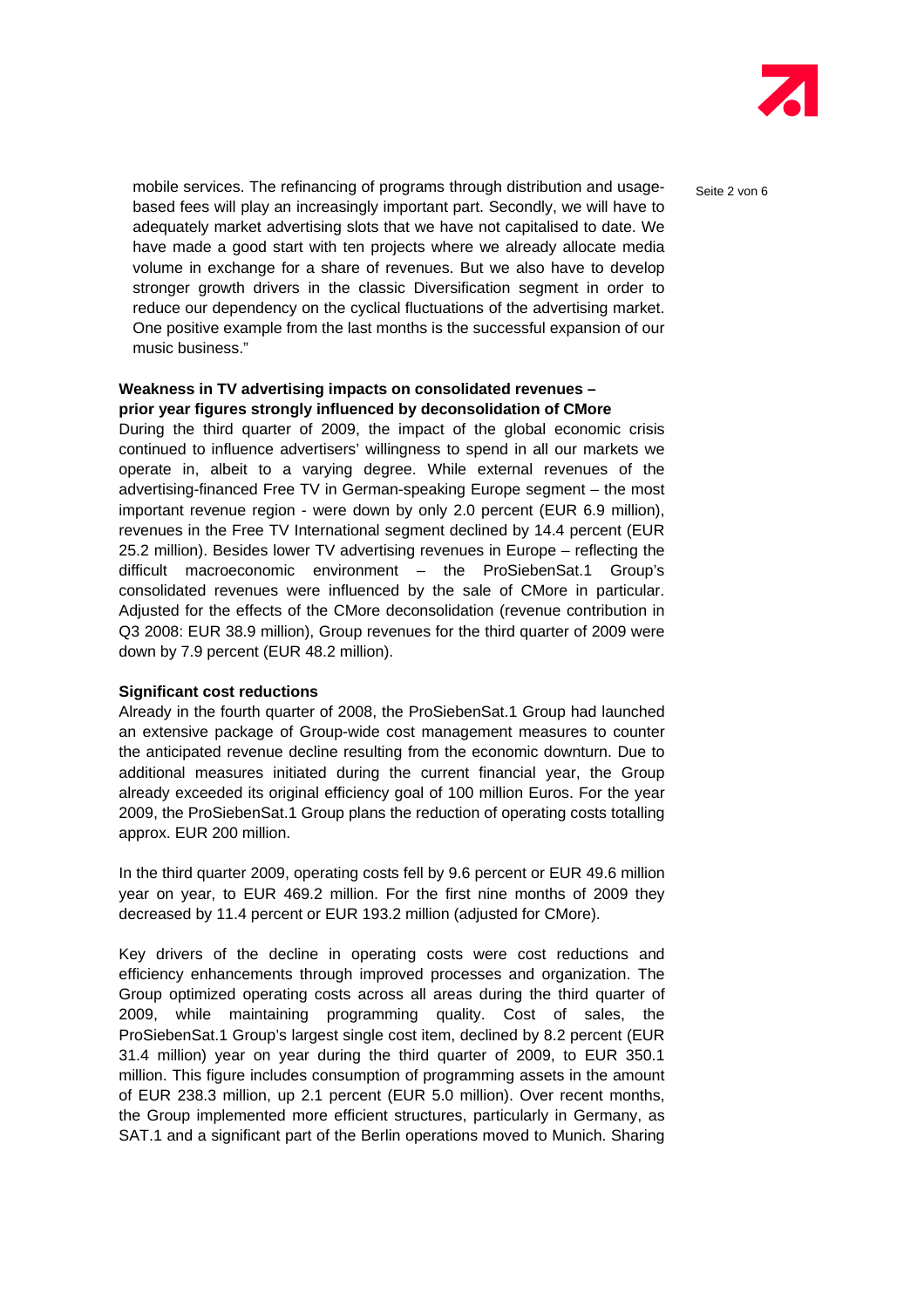

resources and know-how allows ProSiebenSat.1 to further improve efficiency,  $S_{\text{eite 3 von }6}$ and to better exploit the creative potential of its stations.

#### **Operating results strengthened – recurring EBITDA margin increased**

On a comparable basis, recurring EBITDA came in at EUR 94.4 million, i.e. 1.8 percent above the prior year figure of EUR 92.7 million (adjusted for CMore). Compared to the prior year figure including CMore recurring EBITDA declined by 8.4 percent (EUR 8.7 million). Recurring EBITDA margin rose to 16.9 percent (Q3 2008: 15.9 percent; Q3 2008 adjusted for CMore: 15.3 percent).

The net financial result improved significantly to EUR –48.5 million in the third quarter of 2009 (Q3 2008: EUR –78.9 million). At EUR –18.7 million, the result before taxes improved by 6.5 percent year on year (Q3 2008: EUR –20.0 million). After taxes and minority interests, the net consolidated result for the period was negative, at EUR –12.7 million (Q3 2008: EUR –10.7 million). Accordingly, earnings per preferred share were EUR –0.05 (Q3 2008: EUR – 0.04).

## **German family of TV stations increase viewer shares**

SAT.1, ProSieben, kabel eins and N24 increased their aggregate viewer market share by 0.8 percentage points during the third quarter of 2009, to 30.5 percent (9M 2009: 29.9 percent; 9M 2008: 29.2 percent). Programming highlights broadcast by all of the Group's four German free-to-air TV stations contributed to this increase:

- **SAT.1:** SAT.1 grips viewers with event movies made in Germany. The TV highlight "The Night a Village Vanished" reached an audience share of 19.3 percent. With live football the SAT.1 sports show "ran" also achieved top ratings with audience shares up to 24.5 percent.
- **ProSieben:** 4.01 million viewers watched "Lissi und der wilde Kaiser" on ProSieben – the best Q3 prime time performance in the German TV market
- **kabel eins:** With sitcoms such as "Two and a Half Men", kabel eins achieved the best quarterly result in the station's history: an audience share of 6.5 percent.
- **N24:** In July, N24 achieved a market share of 1.6 percent the highest monthly result in the station's history. Coverage of the events surrounding Michael Jackson contributed to this result in particular.

The basis for achieving good audience shares in Germany is an improved coordination of programs among the Group's stations. Besides the German Free TV stations, on a year-to-date average (January to September 2009) the Group's TV stations in the Netherlands (+ 0.9 percentage points in 9M 2009), Denmark (+ 0.9 percentage points in 9M 2009), and Romania (+ 0.7 percentage points in 9M 2009), also achieved good group market shares with programming highlights such as:

• **The Netherlands:** On SBS 6, the casting show POPSTARS achieved market shares of up to 38.1 percent. Another hit on SBS 6 was the Dutch version of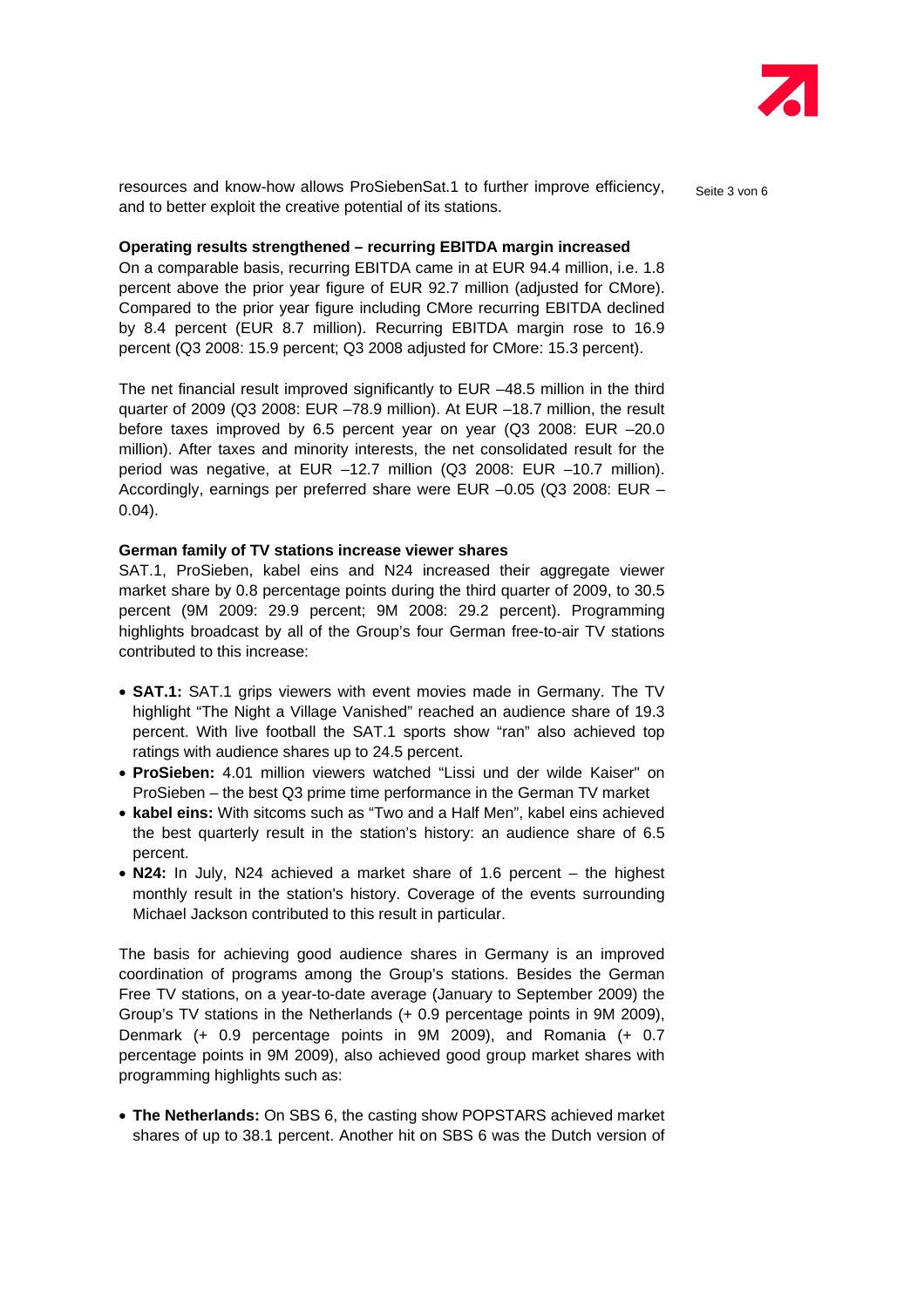

"The Successor – The next Uri Geller". 38.5 percent of the viewers watched serie 4 von 6 the finale.

• **Denmark:** Thanks to live football, the station 6'eren achieved the best results in its history. The World Cup qualifying match Denmark vs. Albania reached audience shares up to 45.2 percent.

• **Romania:** Also in Q3 2009, the "Movie Nights" reached hit ratings on Prima TV with market shares up to 21.2 percent.

## **Net financial debt**

Net financial debt totalled EUR 3.534 billion as at September 30, 2009. Compared to September 30, 2008, this represents a decrease of 7.4 percent (EUR 282.3 million), which results from a EUR 286.9 million year-on-year increase in cash and cash equivalents.

Compared to June 30, 2009, net financial debt has increased by 3.1 percent (EUR 107.0 million). This increase was largely due to the seasonally lower free cash flow generation. Accordingly, cash and cash equivalents declined to EUR 508.4 million, down EUR 90.7 million compared to 30 June 2009.

## **Outlook**

Despite increasing signs of a macroeconomic stabilisation, the market environment remains challenging. Our planning remains conservative, an adequate investment policy and consequent cost control will still be our priority. However, it is also important for the future to tap additional revenue sources.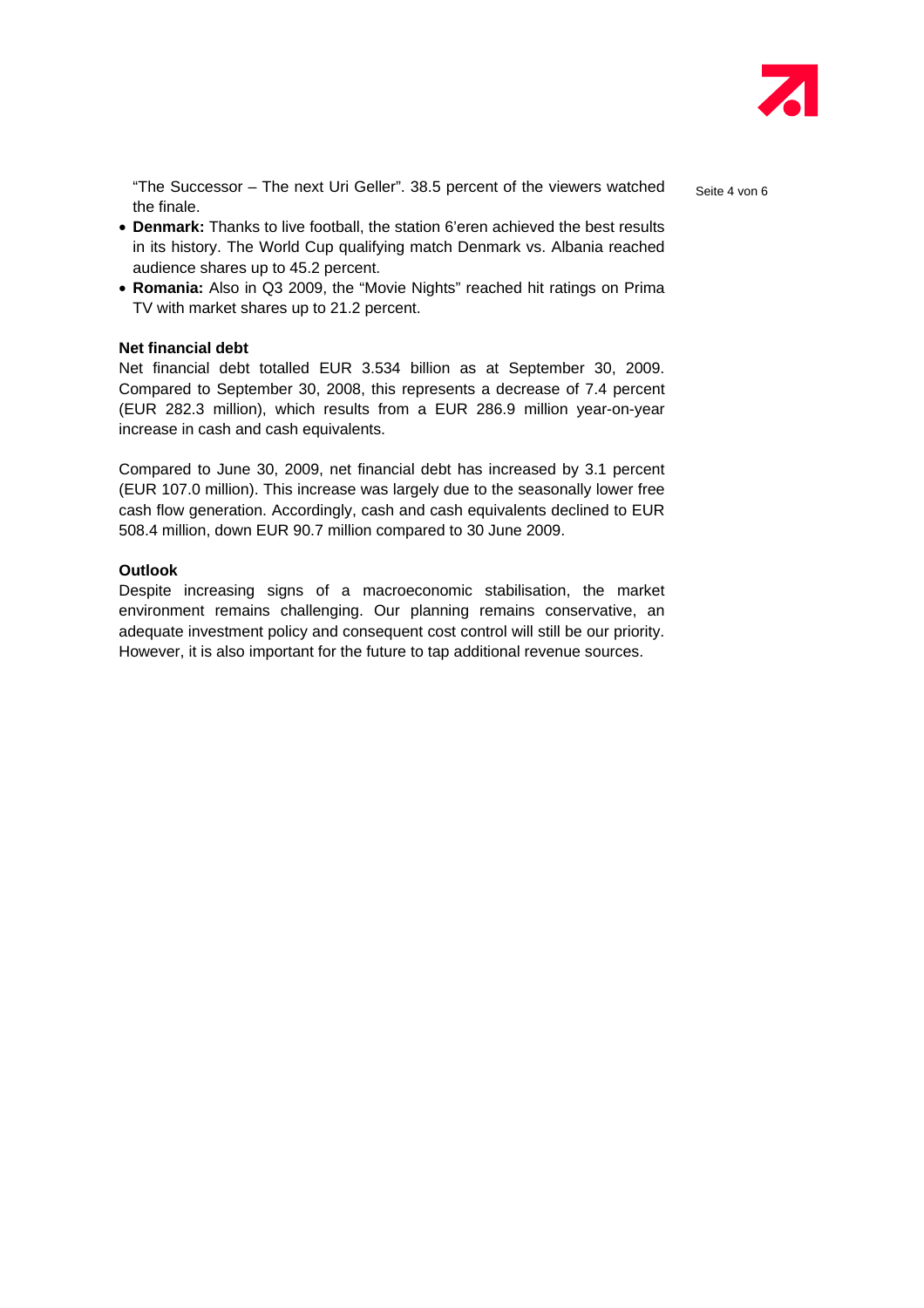

#### Seite 5 von 6

## **ProSiebenSat.1 Group – key financials**

## **Key financial figures for ProSiebenSat.1 Group (2008 adj. for CMore disposal)**

| EUR m                                | Q3 2009 | Q3 2008 | $\%$    | 9M 2009 | 9M 2008 | %       |
|--------------------------------------|---------|---------|---------|---------|---------|---------|
| Consolidated revenues                | 559.4   | 607.6   | $-7.9$  | 1,880.4 | 2,057.6 | $-8.6$  |
| Operating costs <sup>(1)</sup>       | 469.2   | 518.8   | $-9.6$  | 1,501.2 | 1,694.4 | $-11.4$ |
| Consumption of<br>programming assets | 238.3   | 233.3   | 2.1     | 778.5   | 863.8   | $-9.9$  |
| Recurring EBITDA <sup>(2)</sup>      | 94.4    | 92.7    | 1.8     | 389.3   | 373.9   | 4.1     |
| Recurring EBITDA margin              | 16.9%   | 15.3%   | $-/-$   | 20.7%   | 18.2%   | $-/-$   |
| <b>EBITDA</b>                        | 62.4    | 82.2    | $-24.1$ | 330.0   | 346.5   | $-4.8$  |
| Non-recurring effects $(3)$          | 32.0    | 10.6    | 201.9   | 59.3    | 27.5    | 115.6   |
| Investments in<br>programming assets | 301.4   | 300.4   | 0.3     | 959.4   | 963.4   | $-0.4$  |

## **Key financial figures for ProSiebenSat.1 Group (including CMore in 2008)**

| EUR <sub>m</sub>                                      | Q3 2009 | Q3 2008 | %       | 9M 2009  | 9M 2008  | %       |
|-------------------------------------------------------|---------|---------|---------|----------|----------|---------|
| Consolidated revenues                                 | 559.4   | 646.5   | $-13.5$ | 1,880.4  | 2,177.4  | $-13.6$ |
| Total costs                                           | 534.1   | 595.2   | $-10.3$ | 1,658.9  | 1,935.2  | $-14.3$ |
| Operating costs <sup>(1)</sup>                        | 469.2   | 547.3   | $-14.3$ | 1,501.2  | 1,792.9  | $-16.3$ |
| Consumption of<br>programming assets                  | 238.3   | 247.3   | $-3.6$  | 778.5    | 919.6    | $-15.3$ |
| Recurring EBITDA <sup>(2)</sup>                       | 94.4    | 103.1   | $-8.4$  | 389.3    | 395.3    | $-1.5$  |
| Recurring EBITDA margin                               | 16.9%   | 15.9%   | $-/-$   | 20.7%    | 18.2%    | $-/-$   |
| <b>EBITDA</b>                                         | 62.4    | 92.5    | $-32.5$ | 330.0    | 366.6    | $-10.0$ |
| Non-recurring effects <sup>(3)</sup>                  | 32.0    | 10.6    | 201.9   | 59.3     | 28.6     | 107.3   |
| EBIT                                                  | 29.7    | 58.6    | $-49.3$ | 235.9    | 260.1    | $-9.3$  |
| Net financial result                                  | $-48.5$ | $-78.9$ | 38.5    | $-177.2$ | $-201.6$ | 12.1    |
| Profit/loss before taxes                              | $-18.7$ | $-20.0$ | 6.5     | 59.1     | 59.6     | $-0.8$  |
| Net result for the period<br>after minority interests | $-12.7$ | $-10.7$ | $-18.7$ | 31.1     | 40.9     | $-24.0$ |
| Investments in<br>programming assets                  | 301.4   | 388.9   | $-22.5$ | 959.4    | 1,067.7  | $-10.1$ |

## **ProSiebenSat.1 Group – key balance sheet and other items**

| EUR m                     | 30 September<br>2009 | 30 September<br>2008 | 31 December 2008 | 30 June 2009 |
|---------------------------|----------------------|----------------------|------------------|--------------|
| Programming assets        | 1,534.6              | 1,360.7              | 1,380.0          | 1472.9       |
| Equity                    | 438.9                | 844.0                | 478.9            | 465.0        |
| Equity ratio              | 7.3%                 | 13.8%                | 8.1%             | 7.8%         |
| Cash and cash equivalents | 508.4                | 221.5                | 632.9            | 599.1        |
| Net financial debt $(4)$  | 3,534.4              | 3,816.7              | 3,406.7          | 3,427.3      |
| Employees <sup>(5)</sup>  | 5,026                | 6.012                | 5.847            | 5,299        |

(1) Total costs less non-recurring effects and amortization and depreciation (2) Recurring EBITDA = EBITDA adjusted for non-recurring effects. (3) Non-recurring effects: non-recurring expenses net of non-recurring income. (4) 2008 includes CMore cash equivalents.

(5) Average full-time equivalent positions